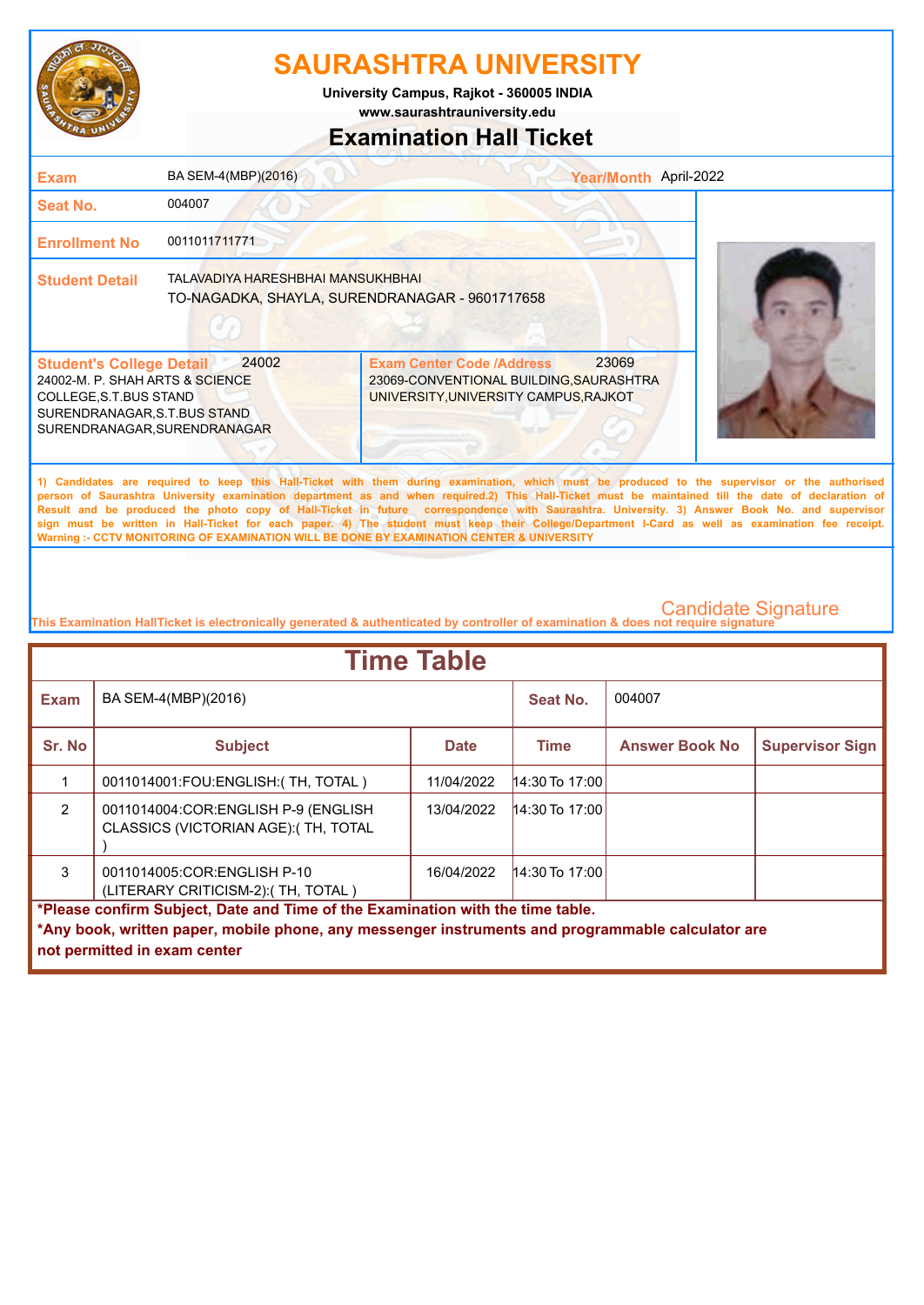

**www.saurashtrauniversity.edu University Campus, Rajkot - 360005 INDIA**

### **Examination Hall Ticket**

| <b>Exam</b>                                                                                                                                                   | BA SEM-4(MBP)(2016)                                                                                                | Year/Month April-2022                                                                                                                                                                                                                                                                                                                                                                                                                                                                                                                                                                                                                                                                               |        |
|---------------------------------------------------------------------------------------------------------------------------------------------------------------|--------------------------------------------------------------------------------------------------------------------|-----------------------------------------------------------------------------------------------------------------------------------------------------------------------------------------------------------------------------------------------------------------------------------------------------------------------------------------------------------------------------------------------------------------------------------------------------------------------------------------------------------------------------------------------------------------------------------------------------------------------------------------------------------------------------------------------------|--------|
| <b>Seat No.</b>                                                                                                                                               | 004008                                                                                                             |                                                                                                                                                                                                                                                                                                                                                                                                                                                                                                                                                                                                                                                                                                     |        |
| <b>Enrollment No</b>                                                                                                                                          | 001101185206                                                                                                       |                                                                                                                                                                                                                                                                                                                                                                                                                                                                                                                                                                                                                                                                                                     |        |
| <b>Student Detail</b>                                                                                                                                         | PANDYA NIKULKUMAR GHANASHYAMBHAI<br>OUT SIDE NEW GET VADIPLOT WADHWAN CITY, WADHWAN,<br>SURENDRANAGAR - 7778962516 |                                                                                                                                                                                                                                                                                                                                                                                                                                                                                                                                                                                                                                                                                                     |        |
| <b>Student's College Detail</b><br>24002-M. P. SHAH ARTS & SCIENCE<br>COLLEGE, S.T. BUS STAND<br>SURENDRANAGAR, S.T.BUS STAND<br>SURENDRANAGAR, SURENDRANAGAR | 24002                                                                                                              | 23069<br><b>Exam Center Code /Address</b><br>23069-CONVENTIONAL BUILDING, SAURASHTRA<br>UNIVERSITY, UNIVERSITY CAMPUS, RAJKOT                                                                                                                                                                                                                                                                                                                                                                                                                                                                                                                                                                       | LANKET |
|                                                                                                                                                               |                                                                                                                    | 1) Candidates are required to keep this Hall-Ticket with them during examination, which must be produced to the supervisor or the authorised<br>person of Saurashtra University examination department as and when required.2) This Hall-Ticket must be maintained till the date of declaration of<br>Result and be produced the photo copy of Hall-Ticket in future correspondence with Saurashtra. University. 3) Answer Book No. and supervisor<br>sign must be written in Hall-Ticket for each paper. 4) The student must keep their College/Department I-Card as well as examination fee receipt.<br>Warning :- CCTV MONITORING OF EXAMINATION WILL BE DONE BY EXAMINATION CENTER & UNIVERSITY |        |

| <b>Time Table</b>                                                                                                                                                                                                   |                                                                         |             |                  |                       |                        |  |
|---------------------------------------------------------------------------------------------------------------------------------------------------------------------------------------------------------------------|-------------------------------------------------------------------------|-------------|------------------|-----------------------|------------------------|--|
| <b>Exam</b>                                                                                                                                                                                                         | BA SEM-4(MBP)(2016)                                                     |             | Seat No.         | 004008                |                        |  |
| Sr. No                                                                                                                                                                                                              | <b>Subject</b>                                                          | <b>Date</b> | <b>Time</b>      | <b>Answer Book No</b> | <b>Supervisor Sign</b> |  |
|                                                                                                                                                                                                                     | 0011014038: COR: PHILO. P-9 (WESTERN<br>PHILOSOPHY-II):(INT, TH, TOTAL) | 13/04/2022  | $14:30$ To 17:00 |                       |                        |  |
| *Please confirm Subject, Date and Time of the Examination with the time table.<br>*Any book, written paper, mobile phone, any messenger instruments and programmable calculator are<br>not permitted in exam center |                                                                         |             |                  |                       |                        |  |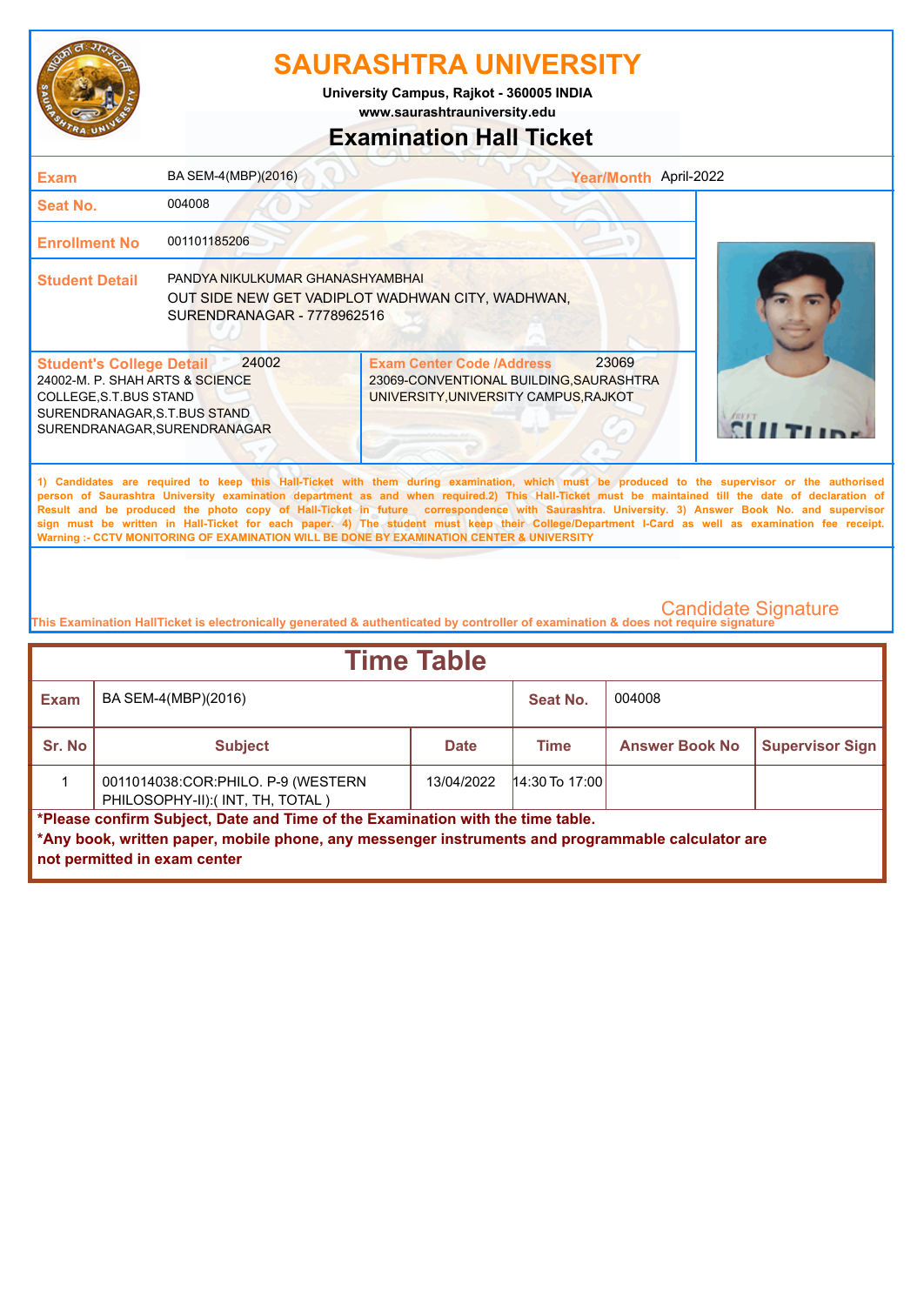

**www.saurashtrauniversity.edu University Campus, Rajkot - 360005 INDIA**

# **Examination Hall Ticket**

| <b>Exam</b>                                                                                                                                                  | BA SEM-4(MBP)(2016)                                                              | Year/Month April-2022                                                                                                                                                                                                                                                                                                                                                                                                                                                                                                                                                                                                                                                                               |  |
|--------------------------------------------------------------------------------------------------------------------------------------------------------------|----------------------------------------------------------------------------------|-----------------------------------------------------------------------------------------------------------------------------------------------------------------------------------------------------------------------------------------------------------------------------------------------------------------------------------------------------------------------------------------------------------------------------------------------------------------------------------------------------------------------------------------------------------------------------------------------------------------------------------------------------------------------------------------------------|--|
| Seat No.                                                                                                                                                     | 004518                                                                           |                                                                                                                                                                                                                                                                                                                                                                                                                                                                                                                                                                                                                                                                                                     |  |
| <b>Enrollment No</b>                                                                                                                                         | 0011011812906                                                                    |                                                                                                                                                                                                                                                                                                                                                                                                                                                                                                                                                                                                                                                                                                     |  |
| <b>Student Detail</b>                                                                                                                                        | HERMA ABHAYARAJSINH VARSINGBHAI<br>AT RAJPAR, RAJPAR, SURENDRANAGAR - 9408662929 |                                                                                                                                                                                                                                                                                                                                                                                                                                                                                                                                                                                                                                                                                                     |  |
| <b>Student's College Detail</b><br>24002-M. P. SHAH ARTS & SCIENCE<br>COLLEGE, S.T.BUS STAND<br>SURENDRANAGAR, S.T.BUS STAND<br>SURENDRANAGAR, SURENDRANAGAR | 24002                                                                            | 23069<br><b>Exam Center Code /Address</b><br>23069-CONVENTIONAL BUILDING, SAURASHTRA<br>UNIVERSITY, UNIVERSITY CAMPUS, RAJKOT                                                                                                                                                                                                                                                                                                                                                                                                                                                                                                                                                                       |  |
|                                                                                                                                                              |                                                                                  | 1) Candidates are required to keep this Hall-Ticket with them during examination, which must be produced to the supervisor or the authorised<br>person of Saurashtra University examination department as and when required.2) This Hall-Ticket must be maintained till the date of declaration of<br>Result and be produced the photo copy of Hall-Ticket in future correspondence with Saurashtra. University. 3) Answer Book No. and supervisor<br>sign must be written in Hall-Ticket for each paper. 4) The student must keep their College/Department I-Card as well as examination fee receipt.<br>Warning :- CCTV MONITORING OF EXAMINATION WILL BE DONE BY EXAMINATION CENTER & UNIVERSITY |  |

| <b>Time Table</b>                                                                                                                                                                                                   |                                                                           |             |                   |                       |                        |
|---------------------------------------------------------------------------------------------------------------------------------------------------------------------------------------------------------------------|---------------------------------------------------------------------------|-------------|-------------------|-----------------------|------------------------|
| <b>Exam</b>                                                                                                                                                                                                         | BA SEM-4(MBP)(2016)                                                       |             | Seat No.          | 004518                |                        |
| Sr. No                                                                                                                                                                                                              | <b>Subject</b>                                                            | <b>Date</b> | <b>Time</b>       | <b>Answer Book No</b> | <b>Supervisor Sign</b> |
| 1                                                                                                                                                                                                                   | 0011014002:FOU:HINDI<br>(DHANUSHBHANG EVAM VYAKRAN): (TH,<br>TOTAL)       | 11/04/2022  | 14:30 To 17:00    |                       |                        |
| $\mathfrak{p}$                                                                                                                                                                                                      | 0011014018:EL2:SANSKRIT P-9<br>(MAMMATACHARYAKRUT): (TH, TOTAL)           | 15/04/2022  | $ 14:30$ To 17:00 |                       |                        |
| $\mathcal{S}$                                                                                                                                                                                                       | 0011014006:EL1:HINDI P-8<br>(CHHAYAVADOTAR KAVYA VAIBHAV):(<br>TH, TOTAL) | 18/04/2022  | $14:30$ To 17:00  |                       |                        |
| $\overline{4}$                                                                                                                                                                                                      | 0011014008:EL1:HINDI P-9<br>(GANGAMAIYA): (TH, TOTAL)                     | 19/04/2022  | $14:30$ To 17:00  |                       |                        |
| 5                                                                                                                                                                                                                   | 0011014016:EL2:SANSKRIT P-8<br>(SAUNDARNAND): (TH, TOTAL)                 | 20/04/2022  | $14:30$ To 17:00  |                       |                        |
| *Please confirm Subject, Date and Time of the Examination with the time table.<br>*Any book, written paper, mobile phone, any messenger instruments and programmable calculator are<br>not permitted in exam center |                                                                           |             |                   |                       |                        |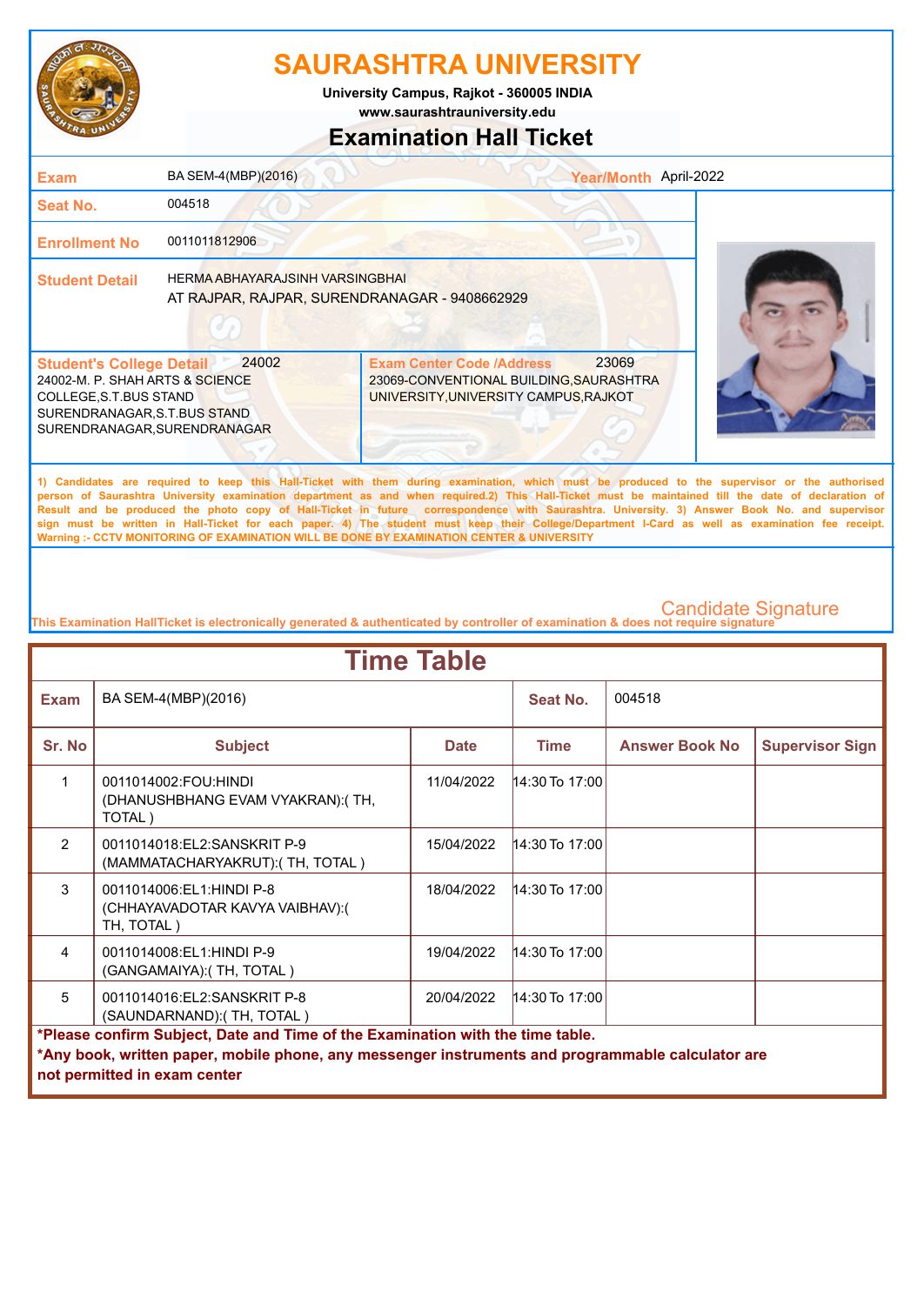

**University Campus, Rajkot - 360005 INDIA**

**www.saurashtrauniversity.edu**

#### **Examination Hall Ticket**

| <b>Exam</b>                                                                                                                                                  | BA SEM-4(MBP)(2016)                                                              |                                                                                                                                                                                                                                                                                                    | Year/Month April-2022 |  |
|--------------------------------------------------------------------------------------------------------------------------------------------------------------|----------------------------------------------------------------------------------|----------------------------------------------------------------------------------------------------------------------------------------------------------------------------------------------------------------------------------------------------------------------------------------------------|-----------------------|--|
| Seat No.                                                                                                                                                     | 004519                                                                           |                                                                                                                                                                                                                                                                                                    |                       |  |
| <b>Enrollment No</b>                                                                                                                                         | 001101169708                                                                     |                                                                                                                                                                                                                                                                                                    |                       |  |
| <b>Student Detail</b>                                                                                                                                        | DODIYA BHAVANISINH TAKHATSINH<br>TO-KANPARA, LIMBADI, SURENDRANAGAR - 9904189164 |                                                                                                                                                                                                                                                                                                    |                       |  |
| <b>Student's College Detail</b><br>24002-M. P. SHAH ARTS & SCIENCE<br>COLLEGE, S.T.BUS STAND<br>SURENDRANAGAR, S.T.BUS STAND<br>SURENDRANAGAR, SURENDRANAGAR | 24002                                                                            | <b>Exam Center Code /Address</b><br>23069-CONVENTIONAL BUILDING, SAURASHTRA<br>UNIVERSITY, UNIVERSITY CAMPUS, RAJKOT                                                                                                                                                                               | 23069                 |  |
|                                                                                                                                                              |                                                                                  | 1) Candidates are required to keep this Hall-Ticket with them during examination, which must be produced to the supervisor or the authorised<br>person of Saurashtra University examination department as and when required.2) This Hall-Ticket must be maintained till the date of declaration of |                       |  |

**Result and be produced the photo copy of Hall-Ticket in future correspondence with Saurashtra. University. 3) Answer Book No. and supervisor sign must be written in Hall-Ticket for each paper. 4) The student must keep their College/Department I-Card as well as examination fee receipt. Warning :- CCTV MONITORING OF EXAMINATION WILL BE DONE BY EXAMINATION CENTER & UNIVERSITY**

| <b>Time Table</b>                                                              |                                                                                                   |             |                  |                       |                        |  |
|--------------------------------------------------------------------------------|---------------------------------------------------------------------------------------------------|-------------|------------------|-----------------------|------------------------|--|
| <b>Exam</b>                                                                    | BA SEM-4(MBP)(2016)                                                                               |             | Seat No.         | 004519                |                        |  |
| Sr. No                                                                         | <b>Subject</b>                                                                                    | <b>Date</b> | <b>Time</b>      | <b>Answer Book No</b> | <b>Supervisor Sign</b> |  |
| 1                                                                              | 0011014002:FOU:HINDI<br>(DHANUSHBHANG EVAM VYAKRAN):(<br>INT, TH, TOTAL)                          | 11/04/2022  | $14:30$ To 17:00 |                       |                        |  |
| $\mathcal{P}$                                                                  | 0011014039:COR:PHILO.P-10 (INDIAN<br>LOGIC): (TH, TOTAL)                                          | 16/04/2022  | 14:30 To 17:00   |                       |                        |  |
| 3                                                                              | 0011014045:EL1:PSY P-8 (PSYCHOLOGY<br>OF ADJUSTMENT): (TH, TOTAL)                                 | 18/04/2022  | $14:30$ To 17:00 |                       |                        |  |
| 4                                                                              | 0011014047:EL1:PSY P-9 (SOCIAL<br>PSYCHOLOGY-2):(TH, TOTAL)                                       | 19/04/2022  | $14:30$ To 17:00 |                       |                        |  |
| 5                                                                              | 0011014024:EL2:POLI.SCI.P-8 (INDIAN<br>GOVERNMENT & POLITICS-2):(INT, TH,<br>TOTAL)               | 20/04/2022  | $14:30$ To 17:00 |                       |                        |  |
| *Please confirm Subject, Date and Time of the Examination with the time table. |                                                                                                   |             |                  |                       |                        |  |
|                                                                                | *Any book, written paper, mobile phone, any messenger instruments and programmable calculator are |             |                  |                       |                        |  |
|                                                                                | not permitted in exam center                                                                      |             |                  |                       |                        |  |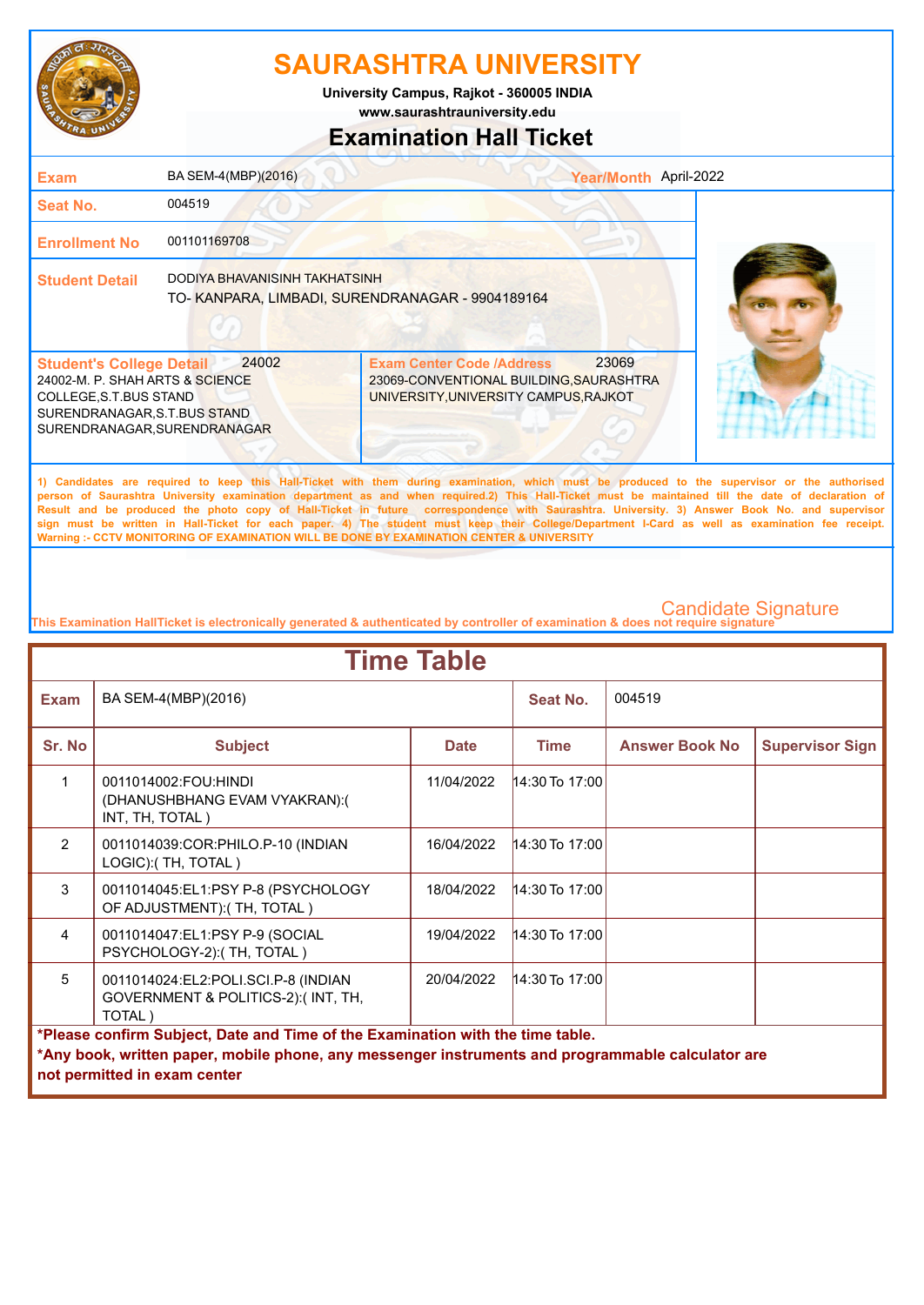

**www.saurashtrauniversity.edu University Campus, Rajkot - 360005 INDIA**

#### **Examination Hall Ticket**

| <b>Exam</b>                                                                                                                                                  | BA SEM-4(MBP)(2016)         |                                                                                                                               | Year/Month April-2022                                                                                                                                                                                                                                                                                                                                                                                                                                                                                                                                                                                  |
|--------------------------------------------------------------------------------------------------------------------------------------------------------------|-----------------------------|-------------------------------------------------------------------------------------------------------------------------------|--------------------------------------------------------------------------------------------------------------------------------------------------------------------------------------------------------------------------------------------------------------------------------------------------------------------------------------------------------------------------------------------------------------------------------------------------------------------------------------------------------------------------------------------------------------------------------------------------------|
| Seat No.                                                                                                                                                     | 004520                      |                                                                                                                               |                                                                                                                                                                                                                                                                                                                                                                                                                                                                                                                                                                                                        |
| <b>Enrollment No</b>                                                                                                                                         | 0011011711429               |                                                                                                                               |                                                                                                                                                                                                                                                                                                                                                                                                                                                                                                                                                                                                        |
| <b>Student Detail</b>                                                                                                                                        | KHATANA DEVRAJBHAI MALABHAI | TO-CHORAVIRA, SHAYLA, SURENDRANAGAR - 9925887352                                                                              |                                                                                                                                                                                                                                                                                                                                                                                                                                                                                                                                                                                                        |
| <b>Student's College Detail</b><br>24002-M. P. SHAH ARTS & SCIENCE<br>COLLEGE, S.T.BUS STAND<br>SURENDRANAGAR, S.T.BUS STAND<br>SURENDRANAGAR, SURENDRANAGAR | 24002                       | 23069<br><b>Exam Center Code /Address</b><br>23069-CONVENTIONAL BUILDING, SAURASHTRA<br>UNIVERSITY, UNIVERSITY CAMPUS, RAJKOT |                                                                                                                                                                                                                                                                                                                                                                                                                                                                                                                                                                                                        |
|                                                                                                                                                              |                             |                                                                                                                               | 1) Candidates are required to keep this Hall-Ticket with them during examination, which must be produced to the supervisor or the authorised<br>person of Saurashtra University examination department as and when required.2) This Hall-Ticket must be maintained till the date of declaration of<br>Result and be produced the photo copy of Hall-Ticket in future correspondence with Saurashtra. University. 3) Answer Book No. and supervisor<br>sign must be written in Hall-Ticket for each paper. 4) The student must keep their College/Department I-Card as well as examination fee receipt. |

**This Examination HallTicket is electronically generated & authenticated by controller of examination & does not require signature** 

**Warning :- CCTV MONITORING OF EXAMINATION WILL BE DONE BY EXAMINATION CENTER & UNIVERSITY**

| <b>Time Table</b>                                                                                                                                                                                                   |                                                                  |             |                  |                       |                        |
|---------------------------------------------------------------------------------------------------------------------------------------------------------------------------------------------------------------------|------------------------------------------------------------------|-------------|------------------|-----------------------|------------------------|
| <b>Exam</b>                                                                                                                                                                                                         | BA SEM-4(MBP)(2016)                                              |             | Seat No.         | 004520                |                        |
| Sr. No                                                                                                                                                                                                              | <b>Subject</b>                                                   | <b>Date</b> | Time             | <b>Answer Book No</b> | <b>Supervisor Sign</b> |
|                                                                                                                                                                                                                     | 0011014008:COR:HINDI P-9<br>(GANGAMAIYA):( INT, TH, TOTAL )      | 13/04/2022  | $14:30$ To 17:00 |                       |                        |
| $\mathcal{P}$                                                                                                                                                                                                       | 0011014010: COR: HINDI P-10 (BHAKTIKAL,<br>RITIKAL): (TH, TOTAL) | 16/04/2022  | $14:30$ To 17:00 |                       |                        |
| 3                                                                                                                                                                                                                   | 0011014016:EL1:SANSKRIT P-8<br>(SAUNDARNAND):( TH, TOTAL )       | 18/04/2022  | $14:30$ To 17:00 |                       |                        |
| $\overline{4}$                                                                                                                                                                                                      | 0011014018:EL1:SANSKRIT P-9<br>(MAMMATACHARYAKRUT): (TH, TOTAL)  | 19/04/2022  | $14:30$ To 17:00 |                       |                        |
| *Please confirm Subject, Date and Time of the Examination with the time table.<br>*Any book, written paper, mobile phone, any messenger instruments and programmable calculator are<br>not permitted in exam center |                                                                  |             |                  |                       |                        |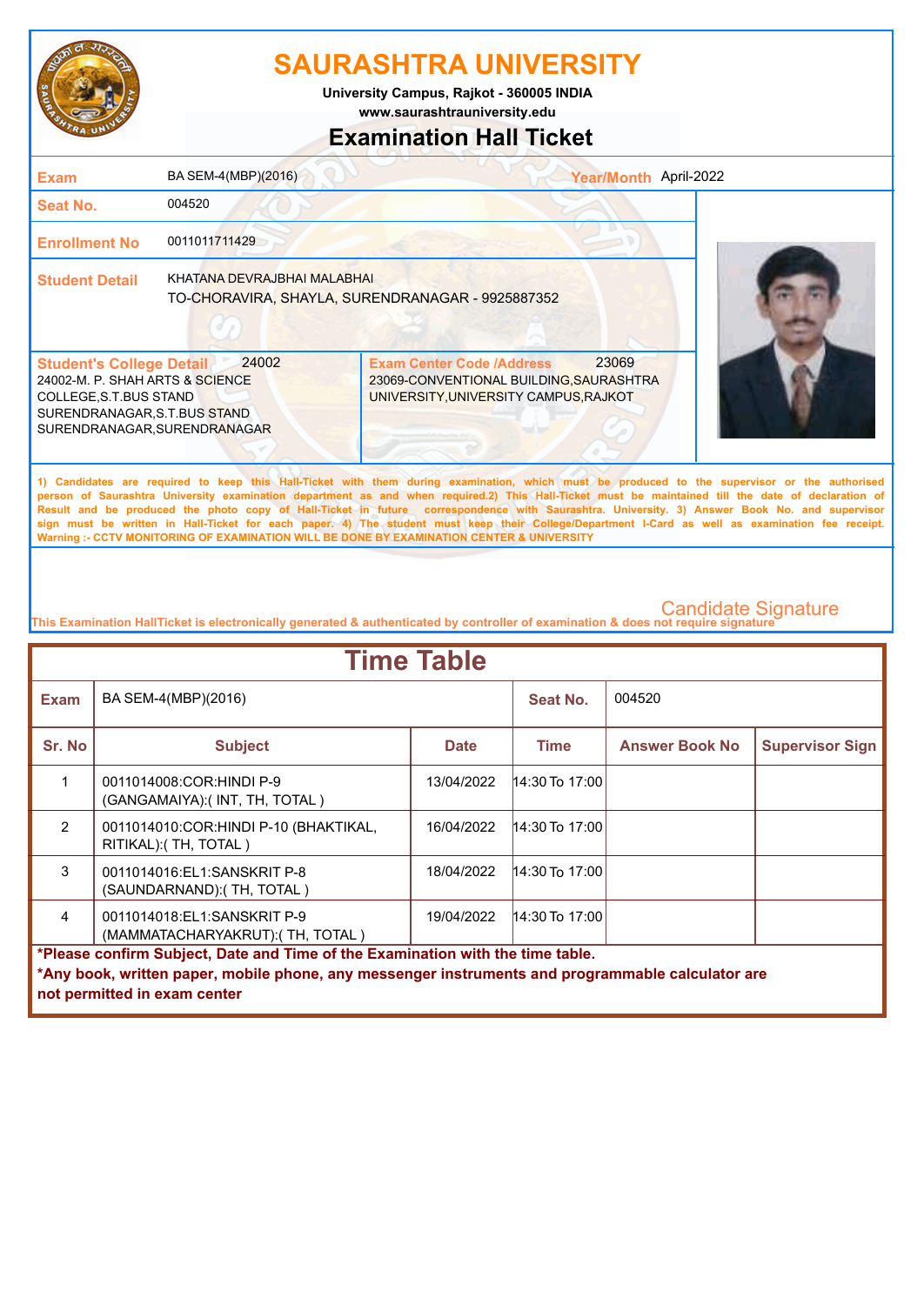

**University Campus, Rajkot - 360005 INDIA**

**www.saurashtrauniversity.edu**

#### **Examination Hall Ticket**

| <b>Exam</b>                                                                                                                                                  | BA SEM-4(MBP)(2016)                                                             |                                                                                                                                                                                                                                                                                                                                                                                                                                                                                                                                                                                                        | Year/Month April-2022 |  |
|--------------------------------------------------------------------------------------------------------------------------------------------------------------|---------------------------------------------------------------------------------|--------------------------------------------------------------------------------------------------------------------------------------------------------------------------------------------------------------------------------------------------------------------------------------------------------------------------------------------------------------------------------------------------------------------------------------------------------------------------------------------------------------------------------------------------------------------------------------------------------|-----------------------|--|
| Seat No.                                                                                                                                                     | 004521                                                                          |                                                                                                                                                                                                                                                                                                                                                                                                                                                                                                                                                                                                        |                       |  |
| <b>Enrollment No</b>                                                                                                                                         | 0011011896                                                                      |                                                                                                                                                                                                                                                                                                                                                                                                                                                                                                                                                                                                        |                       |  |
| <b>Student Detail</b>                                                                                                                                        | MAKWANA MANISHKUAMR CHATURBHAI<br>to vadod, WADHWAN, SURENDRANAGAR - 8460349973 |                                                                                                                                                                                                                                                                                                                                                                                                                                                                                                                                                                                                        |                       |  |
| <b>Student's College Detail</b><br>24002-M. P. SHAH ARTS & SCIENCE<br>COLLEGE, S.T.BUS STAND<br>SURENDRANAGAR, S.T.BUS STAND<br>SURENDRANAGAR, SURENDRANAGAR | 24002                                                                           | <b>Exam Center Code /Address</b><br>23069-CONVENTIONAL BUILDING, SAURASHTRA<br>UNIVERSITY, UNIVERSITY CAMPUS, RAJKOT                                                                                                                                                                                                                                                                                                                                                                                                                                                                                   | 23069                 |  |
|                                                                                                                                                              |                                                                                 | 1) Candidates are required to keep this Hall-Ticket with them during examination, which must be produced to the supervisor or the authorised<br>person of Saurashtra University examination department as and when required.2) This Hall-Ticket must be maintained till the date of declaration of<br>Result and be produced the photo copy of Hall-Ticket in future correspondence with Saurashtra. University. 3) Answer Book No. and supervisor<br>sign must be written in Hall-Ticket for each paper. 4) The student must keep their College/Department I-Card as well as examination fee receipt. |                       |  |

**This Examination HallTicket is electronically generated & authenticated by controller of examination & does not require signature** 

**Warning :- CCTV MONITORING OF EXAMINATION WILL BE DONE BY EXAMINATION CENTER & UNIVERSITY**

| <b>Time Table</b>                                                                                 |                                                                     |             |                  |                       |                        |  |
|---------------------------------------------------------------------------------------------------|---------------------------------------------------------------------|-------------|------------------|-----------------------|------------------------|--|
| <b>Exam</b>                                                                                       | BA SEM-4(MBP)(2016)                                                 |             | Seat No.         | 004521                |                        |  |
| Sr. No                                                                                            | <b>Subject</b>                                                      | <b>Date</b> | <b>Time</b>      | <b>Answer Book No</b> | <b>Supervisor Sign</b> |  |
|                                                                                                   | 0011014002:FOU:HINDI<br>(DHANUSHBHANG EVAM VYAKRAN): (TH,<br>TOTAL) | 11/04/2022  | 14:30 To 17:00   |                       |                        |  |
| $\overline{2}$                                                                                    | 0011014010:COR: HINDI P-10 (BHAKTIKAL,<br>RITIKAL): (TH, TOTAL)     | 16/04/2022  | $14:30$ To 17:00 |                       |                        |  |
| 3                                                                                                 | 0011014016:EL1:SANSKRIT P-8<br>(SAUNDARNAND): (TH, TOTAL)           | 18/04/2022  | $14:30$ To 17:00 |                       |                        |  |
| $\overline{4}$                                                                                    | 0011014018:EL1:SANSKRIT P-9<br>(MAMMATACHARYAKRUT): (TH, TOTAL)     | 19/04/2022  | $14:30$ To 17:00 |                       |                        |  |
| *Please confirm Subject, Date and Time of the Examination with the time table.                    |                                                                     |             |                  |                       |                        |  |
| *Any book, written paper, mobile phone, any messenger instruments and programmable calculator are |                                                                     |             |                  |                       |                        |  |
|                                                                                                   | not permitted in exam center                                        |             |                  |                       |                        |  |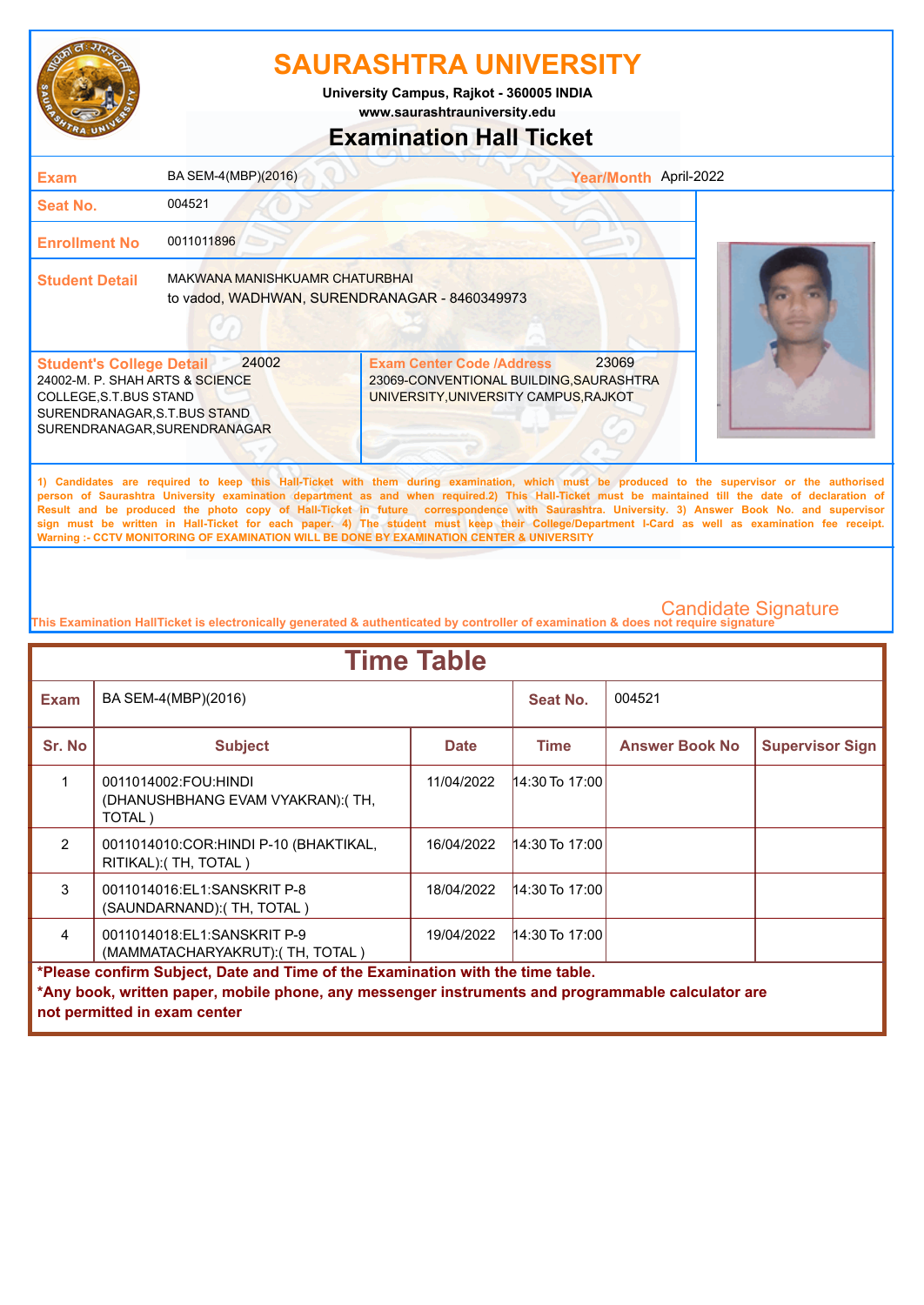

**University Campus, Rajkot - 360005 INDIA**

**www.saurashtrauniversity.edu**

#### **Examination Hall Ticket**

| <b>Exam</b>                                                                                                                                                  | BA SEM-4(MBP)(2016)                                                            |                                                                                                                      | Year/Month April-2022 |                                                                                                                                                                                                                                                                                                                                                                                                                                                                                                                                                                                                        |
|--------------------------------------------------------------------------------------------------------------------------------------------------------------|--------------------------------------------------------------------------------|----------------------------------------------------------------------------------------------------------------------|-----------------------|--------------------------------------------------------------------------------------------------------------------------------------------------------------------------------------------------------------------------------------------------------------------------------------------------------------------------------------------------------------------------------------------------------------------------------------------------------------------------------------------------------------------------------------------------------------------------------------------------------|
| <b>Seat No.</b>                                                                                                                                              | 004522                                                                         |                                                                                                                      |                       |                                                                                                                                                                                                                                                                                                                                                                                                                                                                                                                                                                                                        |
| <b>Enrollment No</b>                                                                                                                                         | 0011011711566                                                                  |                                                                                                                      |                       |                                                                                                                                                                                                                                                                                                                                                                                                                                                                                                                                                                                                        |
| <b>Student Detail</b>                                                                                                                                        | PARGHAVI BHAVANISINH PRAVINSINH<br>TO-CHUDA, CHUDA, SURENDRANAGAR - 8128812808 |                                                                                                                      |                       |                                                                                                                                                                                                                                                                                                                                                                                                                                                                                                                                                                                                        |
| <b>Student's College Detail</b><br>24002-M. P. SHAH ARTS & SCIENCE<br>COLLEGE, S.T.BUS STAND<br>SURENDRANAGAR, S.T.BUS STAND<br>SURENDRANAGAR, SURENDRANAGAR | 24002                                                                          | <b>Exam Center Code /Address</b><br>23069-CONVENTIONAL BUILDING, SAURASHTRA<br>UNIVERSITY, UNIVERSITY CAMPUS, RAJKOT | 23069                 |                                                                                                                                                                                                                                                                                                                                                                                                                                                                                                                                                                                                        |
|                                                                                                                                                              |                                                                                |                                                                                                                      |                       | 1) Candidates are required to keep this Hall-Ticket with them during examination, which must be produced to the supervisor or the authorised<br>person of Saurashtra University examination department as and when required.2) This Hall-Ticket must be maintained till the date of declaration of<br>Result and be produced the photo copy of Hall-Ticket in future correspondence with Saurashtra. University. 3) Answer Book No. and supervisor<br>sign must be written in Hall-Ticket for each paper. 4) The student must keep their College/Department I-Card as well as examination fee receipt. |

**This Examination HallTicket is electronically generated & authenticated by controller of examination & does not require signature** 

**Warning :- CCTV MONITORING OF EXAMINATION WILL BE DONE BY EXAMINATION CENTER & UNIVERSITY**

| <b>Time Table</b>                                                                                 |                                                                 |             |                  |                       |                        |  |
|---------------------------------------------------------------------------------------------------|-----------------------------------------------------------------|-------------|------------------|-----------------------|------------------------|--|
| Exam                                                                                              | BA SEM-4(MBP)(2016)                                             |             | Seat No.         | 004522                |                        |  |
| Sr. No                                                                                            | <b>Subject</b>                                                  | <b>Date</b> | <b>Time</b>      | <b>Answer Book No</b> | <b>Supervisor Sign</b> |  |
|                                                                                                   | 0011014008:COR:HINDI P-9<br>(GANGAMAIYA):( TH, TOTAL )          | 13/04/2022  | $14:30$ To 17:00 |                       |                        |  |
| $\mathcal{P}$                                                                                     | 0011014016:EL1:SANSKRIT P-8<br>(SAUNDARNAND): (INT, TH, TOTAL)  | 18/04/2022  | $14:30$ To 17:00 |                       |                        |  |
| 3                                                                                                 | 0011014018:EL1:SANSKRIT P-9<br>(MAMMATACHARYAKRUT): (TH, TOTAL) | 19/04/2022  | $14:30$ To 17:00 |                       |                        |  |
| *Please confirm Subject, Date and Time of the Examination with the time table.                    |                                                                 |             |                  |                       |                        |  |
| *Any book, written paper, mobile phone, any messenger instruments and programmable calculator are |                                                                 |             |                  |                       |                        |  |
|                                                                                                   | not permitted in exam center                                    |             |                  |                       |                        |  |
|                                                                                                   |                                                                 |             |                  |                       |                        |  |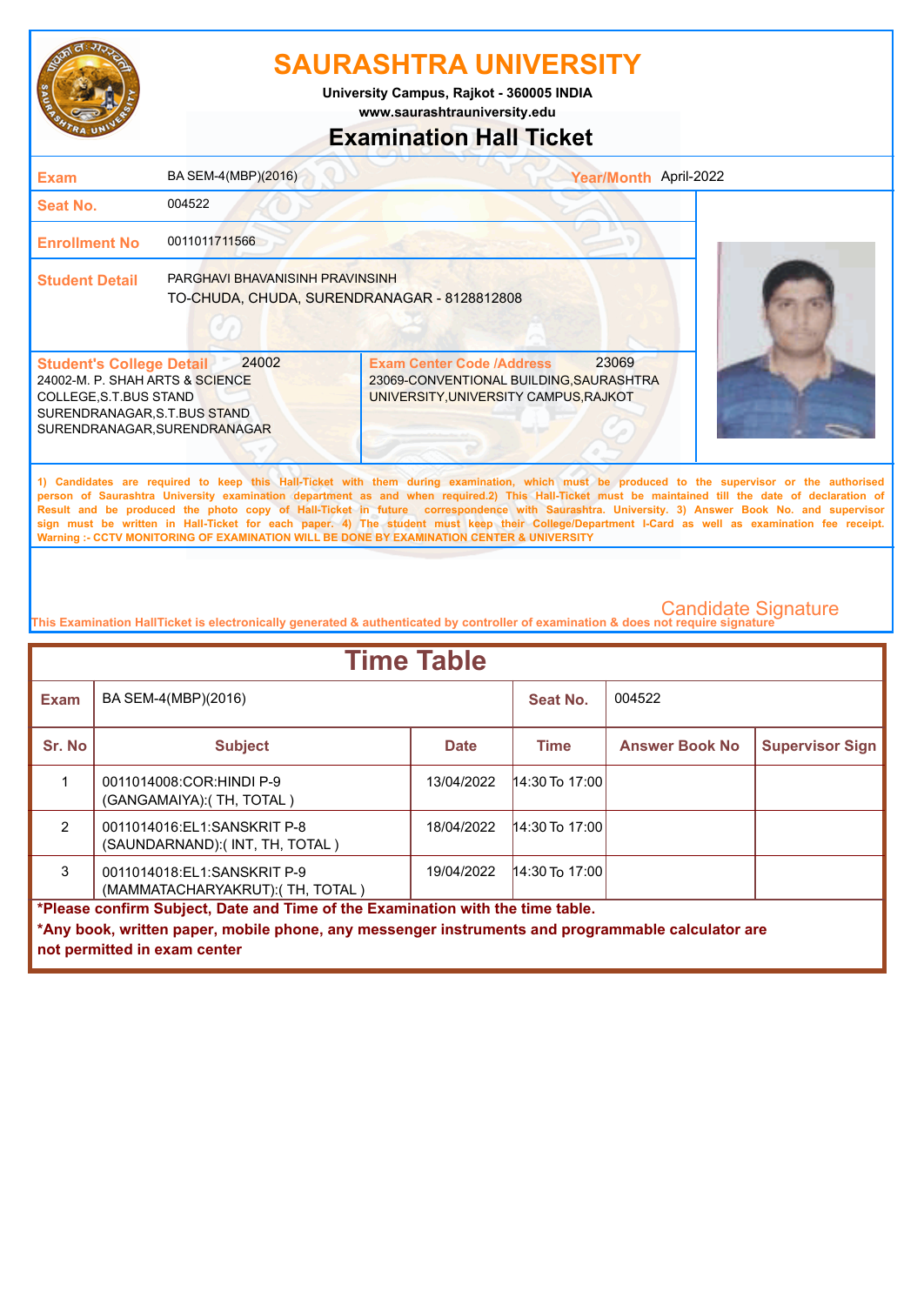

**www.saurashtrauniversity.edu University Campus, Rajkot - 360005 INDIA**

#### **Examination Hall Ticket**

| <b>Exam</b>                                                                                                                                                   | BA SEM-4(MBP)(2016)                                                                                           | Year/Month April-2022                                                                                                                                                                                                                                                                                                                                                                                                                                                                                                                                                                                                                                                                               |  |
|---------------------------------------------------------------------------------------------------------------------------------------------------------------|---------------------------------------------------------------------------------------------------------------|-----------------------------------------------------------------------------------------------------------------------------------------------------------------------------------------------------------------------------------------------------------------------------------------------------------------------------------------------------------------------------------------------------------------------------------------------------------------------------------------------------------------------------------------------------------------------------------------------------------------------------------------------------------------------------------------------------|--|
| Seat No.                                                                                                                                                      | 004523                                                                                                        |                                                                                                                                                                                                                                                                                                                                                                                                                                                                                                                                                                                                                                                                                                     |  |
| <b>Enrollment No</b>                                                                                                                                          | 0011011711534                                                                                                 |                                                                                                                                                                                                                                                                                                                                                                                                                                                                                                                                                                                                                                                                                                     |  |
| <b>Student Detail</b>                                                                                                                                         | <b>MODAN RAMIZ ABDULBHAI</b><br>AT-RATANPAR,<br><b>JORAVARNAGAR POLICE,</b><br><b>B/H SHANKHESHWAR NAGAR.</b> |                                                                                                                                                                                                                                                                                                                                                                                                                                                                                                                                                                                                                                                                                                     |  |
| <b>Student's College Detail</b><br>24002-M. P. SHAH ARTS & SCIENCE<br>COLLEGE, S.T. BUS STAND<br>SURENDRANAGAR, S.T.BUS STAND<br>SURENDRANAGAR, SURENDRANAGAR | 24002                                                                                                         | 23069<br><b>Exam Center Code /Address</b><br>23069-CONVENTIONAL BUILDING, SAURASHTRA<br>UNIVERSITY, UNIVERSITY CAMPUS, RAJKOT                                                                                                                                                                                                                                                                                                                                                                                                                                                                                                                                                                       |  |
|                                                                                                                                                               |                                                                                                               | 1) Candidates are required to keep this Hall-Ticket with them during examination, which must be produced to the supervisor or the authorised<br>person of Saurashtra University examination department as and when required.2) This Hall-Ticket must be maintained till the date of declaration of<br>Result and be produced the photo copy of Hall-Ticket in future correspondence with Saurashtra. University. 3) Answer Book No. and supervisor<br>sign must be written in Hall-Ticket for each paper. 4) The student must keep their College/Department I-Card as well as examination fee receipt.<br>Warning :- CCTV MONITORING OF EXAMINATION WILL BE DONE BY EXAMINATION CENTER & UNIVERSITY |  |

| <b>Time Table</b>                                                                                                                                                                                                   |                                                                     |             |                  |                       |                        |  |
|---------------------------------------------------------------------------------------------------------------------------------------------------------------------------------------------------------------------|---------------------------------------------------------------------|-------------|------------------|-----------------------|------------------------|--|
| <b>Exam</b>                                                                                                                                                                                                         | BA SEM-4(MBP)(2016)                                                 |             | Seat No.         | 004523                |                        |  |
| Sr. No                                                                                                                                                                                                              | <b>Subject</b>                                                      | <b>Date</b> | Time             | <b>Answer Book No</b> | <b>Supervisor Sign</b> |  |
|                                                                                                                                                                                                                     | 0011014002:FOU:HINDI<br>(DHANUSHBHANG EVAM VYAKRAN): (TH,<br>TOTAL) | 11/04/2022  | $14:30$ To 17:00 |                       |                        |  |
| $\mathcal{P}$                                                                                                                                                                                                       | 0011014008:COR:HINDI P-9<br>(GANGAMAIYA):( TH, TOTAL )              | 13/04/2022  | $14:30$ To 17:00 |                       |                        |  |
| 3                                                                                                                                                                                                                   | 0011014018:EL1:SANSKRIT P-9<br>(MAMMATACHARYAKRUT): (TH, TOTAL)     | 19/04/2022  | $14:30$ To 17:00 |                       |                        |  |
| *Please confirm Subject, Date and Time of the Examination with the time table.<br>*Any book, written paper, mobile phone, any messenger instruments and programmable calculator are<br>not permitted in exam center |                                                                     |             |                  |                       |                        |  |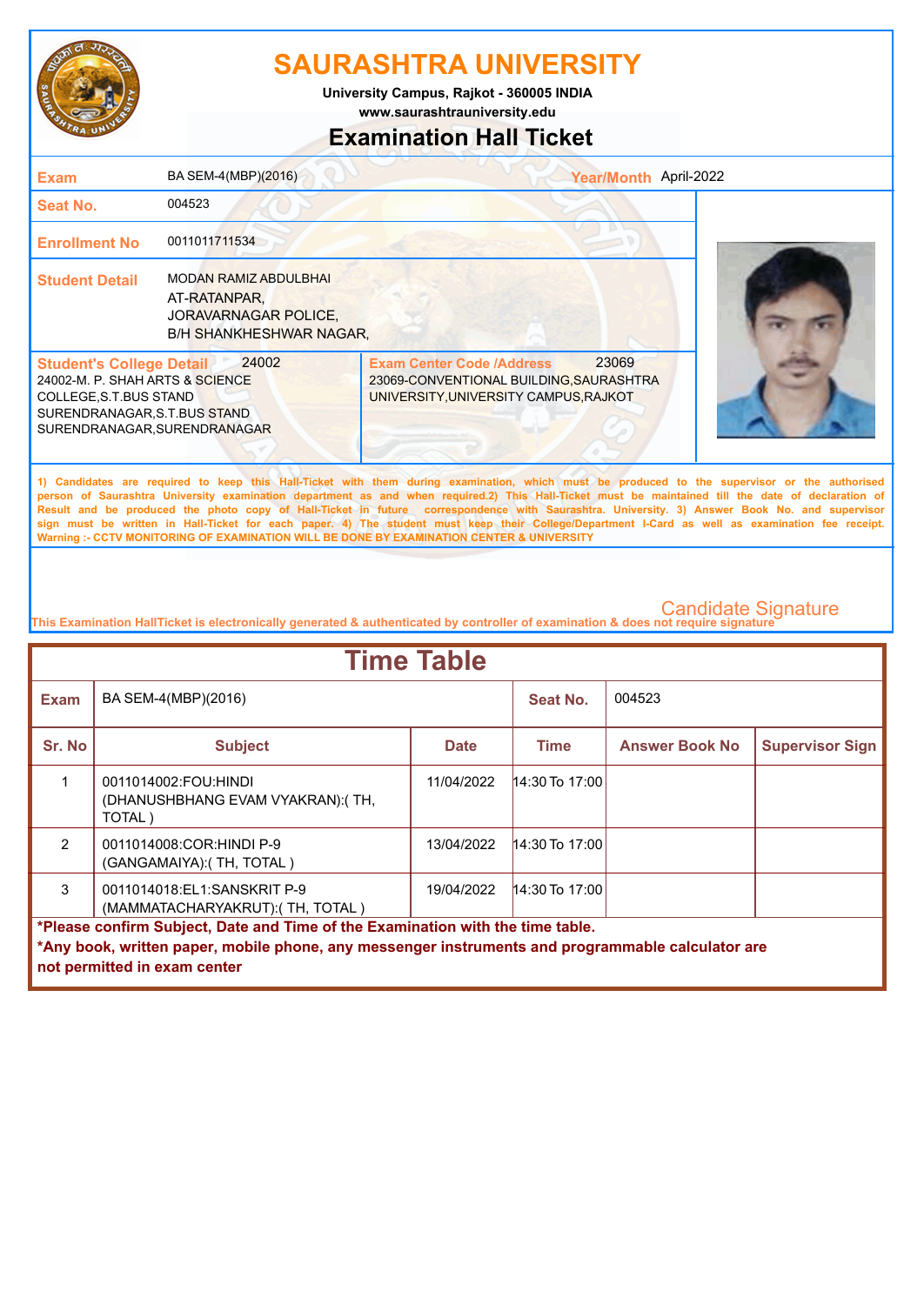

**www.saurashtrauniversity.edu University Campus, Rajkot - 360005 INDIA**

### **Examination Hall Ticket**

| <b>Exam</b>                                                                                                                                                   | BA SEM-4(MBP)(2016)                                                                                                                                                                                                                                                                                                                                                                                                                                                                                                                                                                                                                                                                                 |                                                                                                                                   | Year/Month April-2022 |                            |  |
|---------------------------------------------------------------------------------------------------------------------------------------------------------------|-----------------------------------------------------------------------------------------------------------------------------------------------------------------------------------------------------------------------------------------------------------------------------------------------------------------------------------------------------------------------------------------------------------------------------------------------------------------------------------------------------------------------------------------------------------------------------------------------------------------------------------------------------------------------------------------------------|-----------------------------------------------------------------------------------------------------------------------------------|-----------------------|----------------------------|--|
| Seat No.                                                                                                                                                      | 004524                                                                                                                                                                                                                                                                                                                                                                                                                                                                                                                                                                                                                                                                                              |                                                                                                                                   |                       |                            |  |
| <b>Enrollment No</b>                                                                                                                                          | 001101185042                                                                                                                                                                                                                                                                                                                                                                                                                                                                                                                                                                                                                                                                                        |                                                                                                                                   |                       |                            |  |
| <b>Student Detail</b>                                                                                                                                         | KAGADIYA MAVJIBHAI SAMATBHAI<br>DEVCHARADI TA - DHRANGADHRA, DHRANGADHRA,<br>SURENDRANAGAR - 9879774395                                                                                                                                                                                                                                                                                                                                                                                                                                                                                                                                                                                             |                                                                                                                                   |                       |                            |  |
| <b>Student's College Detail</b><br>24002-M. P. SHAH ARTS & SCIENCE<br>COLLEGE, S.T. BUS STAND<br>SURENDRANAGAR, S.T.BUS STAND<br>SURENDRANAGAR, SURENDRANAGAR | 24002                                                                                                                                                                                                                                                                                                                                                                                                                                                                                                                                                                                                                                                                                               | <b>Exam Center Code /Address</b><br>23069-CONVENTIONAL BUILDING, SAURASHTRA<br>UNIVERSITY, UNIVERSITY CAMPUS, RAJKOT              | 23069                 |                            |  |
|                                                                                                                                                               | 1) Candidates are required to keep this Hall-Ticket with them during examination, which must be produced to the supervisor or the authorised<br>person of Saurashtra University examination department as and when required.2) This Hall-Ticket must be maintained till the date of declaration of<br>Result and be produced the photo copy of Hall-Ticket in future correspondence with Saurashtra. University. 3) Answer Book No. and supervisor<br>sign must be written in Hall-Ticket for each paper. 4) The student must keep their College/Department I-Card as well as examination fee receipt.<br>Warning :- CCTV MONITORING OF EXAMINATION WILL BE DONE BY EXAMINATION CENTER & UNIVERSITY |                                                                                                                                   |                       |                            |  |
|                                                                                                                                                               |                                                                                                                                                                                                                                                                                                                                                                                                                                                                                                                                                                                                                                                                                                     | This Examination HallTicket is electronically generated & authenticated by controller of examination & does not require signature |                       | <b>Candidate Signature</b> |  |
|                                                                                                                                                               |                                                                                                                                                                                                                                                                                                                                                                                                                                                                                                                                                                                                                                                                                                     | .                                                                                                                                 |                       |                            |  |

| <b>Time Table</b>                                                                                 |                                                                              |             |                  |                       |                        |  |
|---------------------------------------------------------------------------------------------------|------------------------------------------------------------------------------|-------------|------------------|-----------------------|------------------------|--|
| <b>Exam</b>                                                                                       | BA SEM-4(MBP)(2016)                                                          |             | Seat No.         | 004524                |                        |  |
| Sr. No                                                                                            | <b>Subject</b>                                                               | <b>Date</b> | Time             | <b>Answer Book No</b> | <b>Supervisor Sign</b> |  |
|                                                                                                   | 0011014022: EL2: HIS P-9 (HISTORY OF<br>INDIA (1885-1964 A.D.)): (TH, TOTAL) | 15/04/2022  | $14:30$ To 17:00 |                       |                        |  |
| $\mathcal{P}$                                                                                     | 0011014021:EL2:HIS P-8 (HISTORY OF<br>INDIA (1526-1772 A.D.)): (TH, TOTAL)   | 20/04/2022  | $14:30$ To 17:00 |                       |                        |  |
| *Please confirm Subject, Date and Time of the Examination with the time table.                    |                                                                              |             |                  |                       |                        |  |
| *Any book, written paper, mobile phone, any messenger instruments and programmable calculator are |                                                                              |             |                  |                       |                        |  |
|                                                                                                   | not permitted in exam center                                                 |             |                  |                       |                        |  |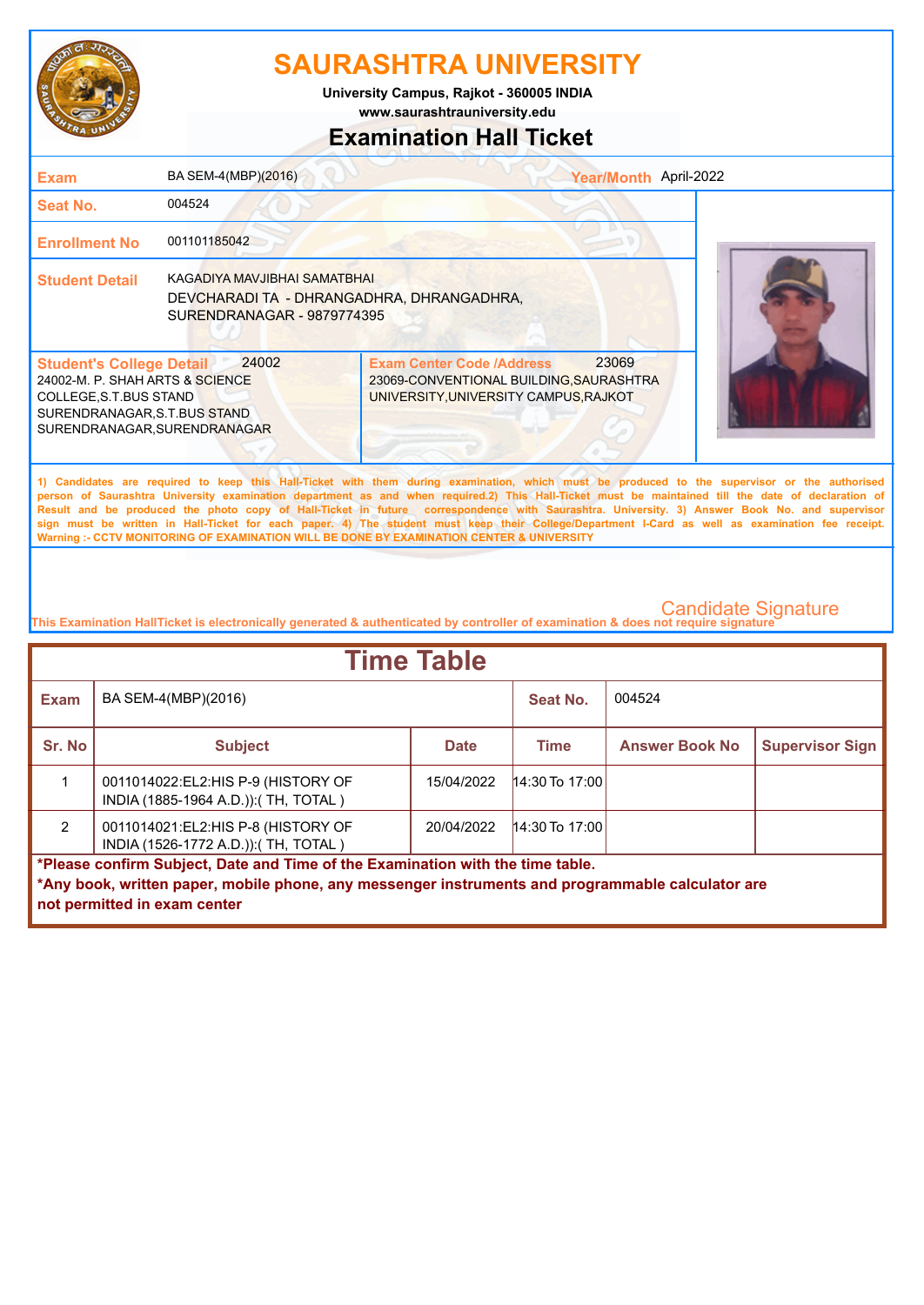

**University Campus, Rajkot - 360005 INDIA**

**www.saurashtrauniversity.edu**

#### **Examination Hall Ticket**

| <b>Exam</b>                                                                                                                                                  | BA SEM-4(MBP)(2016)            | Year/Month April-2022                                                                                                                                                                                                                                                                                                                                                                                                                                                                                                                                                                                                                                                                               |  |
|--------------------------------------------------------------------------------------------------------------------------------------------------------------|--------------------------------|-----------------------------------------------------------------------------------------------------------------------------------------------------------------------------------------------------------------------------------------------------------------------------------------------------------------------------------------------------------------------------------------------------------------------------------------------------------------------------------------------------------------------------------------------------------------------------------------------------------------------------------------------------------------------------------------------------|--|
| <b>Seat No.</b>                                                                                                                                              | 004525                         |                                                                                                                                                                                                                                                                                                                                                                                                                                                                                                                                                                                                                                                                                                     |  |
| <b>Enrollment No</b>                                                                                                                                         | 001101169647                   |                                                                                                                                                                                                                                                                                                                                                                                                                                                                                                                                                                                                                                                                                                     |  |
| <b>Student Detail</b>                                                                                                                                        | CHAUHAN NILESHKUMAR RAMESHBHAI | AT-BAJRANGPURA, LAKHTAR, SURENDRANAGAR - 9427809735                                                                                                                                                                                                                                                                                                                                                                                                                                                                                                                                                                                                                                                 |  |
| <b>Student's College Detail</b><br>24002-M. P. SHAH ARTS & SCIENCE<br>COLLEGE, S.T.BUS STAND<br>SURENDRANAGAR, S.T.BUS STAND<br>SURENDRANAGAR, SURENDRANAGAR | 24002                          | 23069<br><b>Exam Center Code /Address</b><br>23069-CONVENTIONAL BUILDING, SAURASHTRA<br>UNIVERSITY, UNIVERSITY CAMPUS, RAJKOT                                                                                                                                                                                                                                                                                                                                                                                                                                                                                                                                                                       |  |
|                                                                                                                                                              |                                | 1) Candidates are required to keep this Hall-Ticket with them during examination, which must be produced to the supervisor or the authorised<br>person of Saurashtra University examination department as and when required.2) This Hall-Ticket must be maintained till the date of declaration of<br>Result and be produced the photo copy of Hall-Ticket in future correspondence with Saurashtra. University. 3) Answer Book No. and supervisor<br>sign must be written in Hall-Ticket for each paper. 4) The student must keep their College/Department I-Card as well as examination fee receipt.<br>Warning :- CCTV MONITORING OF EXAMINATION WILL BE DONE BY EXAMINATION CENTER & UNIVERSITY |  |

| <b>Time Table</b>                                                              |                                                                                                                                   |             |                  |                       |                        |  |
|--------------------------------------------------------------------------------|-----------------------------------------------------------------------------------------------------------------------------------|-------------|------------------|-----------------------|------------------------|--|
| <b>Exam</b>                                                                    | BA SEM-4(MBP)(2016)                                                                                                               |             | Seat No.         | 004525                |                        |  |
| Sr. No                                                                         | <b>Subject</b>                                                                                                                    | <b>Date</b> | <b>Time</b>      | <b>Answer Book No</b> | <b>Supervisor Sign</b> |  |
|                                                                                | 0011014045:EL1:PSY P-8 (PSYCHOLOGY<br>OF ADJUSTMENT): (TH, TOTAL)                                                                 | 18/04/2022  | $14:30$ To 17:00 |                       |                        |  |
| $\mathcal{P}$                                                                  | 0011014047:EL1:PSY P-9 (SOCIAL<br>PSYCHOLOGY-2):(TH, TOTAL)                                                                       | 19/04/2022  | $14:30$ To 17:00 |                       |                        |  |
| *Please confirm Subject, Date and Time of the Examination with the time table. |                                                                                                                                   |             |                  |                       |                        |  |
|                                                                                | *Any book, written paper, mobile phone, any messenger instruments and programmable calculator are<br>not permitted in exam center |             |                  |                       |                        |  |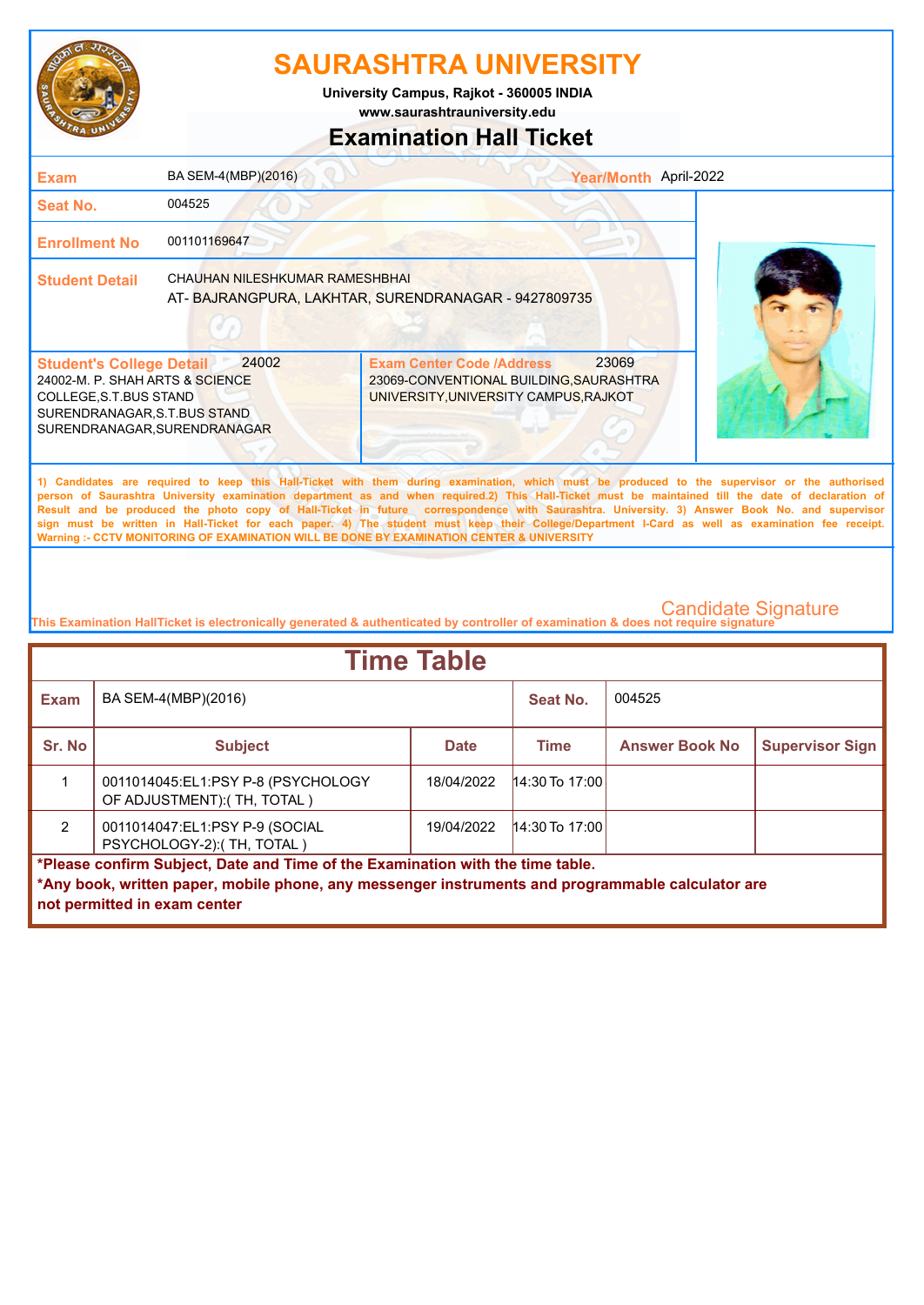

**www.saurashtrauniversity.edu University Campus, Rajkot - 360005 INDIA**

### **Examination Hall Ticket**

| <b>Exam</b>                                                                                                                                                                                                                                                                                                                                                                                                                                                                                                                                                                                                                                                                                         | BA SEM-4(MBP)(2016)                          |                                                                                                                      | Year/Month April-2022 |  |  |
|-----------------------------------------------------------------------------------------------------------------------------------------------------------------------------------------------------------------------------------------------------------------------------------------------------------------------------------------------------------------------------------------------------------------------------------------------------------------------------------------------------------------------------------------------------------------------------------------------------------------------------------------------------------------------------------------------------|----------------------------------------------|----------------------------------------------------------------------------------------------------------------------|-----------------------|--|--|
| Seat No.                                                                                                                                                                                                                                                                                                                                                                                                                                                                                                                                                                                                                                                                                            | 004526                                       |                                                                                                                      |                       |  |  |
| <b>Enrollment No</b>                                                                                                                                                                                                                                                                                                                                                                                                                                                                                                                                                                                                                                                                                | 001101185194                                 |                                                                                                                      |                       |  |  |
| <b>Student Detail</b>                                                                                                                                                                                                                                                                                                                                                                                                                                                                                                                                                                                                                                                                               | PADHERIYA LALJIBHAI CHHGANBHAI<br>9723245462 | SAMDHIYALA TA CHUDA, WADHWAN, SURENDRANAGAR -                                                                        |                       |  |  |
| <b>Student's College Detail</b><br>24002-M. P. SHAH ARTS & SCIENCE<br>COLLEGE, S.T.BUS STAND<br>SURENDRANAGAR, S.T.BUS STAND<br>SURENDRANAGAR, SURENDRANAGAR                                                                                                                                                                                                                                                                                                                                                                                                                                                                                                                                        | 24002                                        | <b>Exam Center Code /Address</b><br>23069-CONVENTIONAL BUILDING, SAURASHTRA<br>UNIVERSITY, UNIVERSITY CAMPUS, RAJKOT | 23069                 |  |  |
| 1) Candidates are required to keep this Hall-Ticket with them during examination, which must be produced to the supervisor or the authorised<br>person of Saurashtra University examination department as and when required.2) This Hall-Ticket must be maintained till the date of declaration of<br>Result and be produced the photo copy of Hall-Ticket in future correspondence with Saurashtra. University. 3) Answer Book No. and supervisor<br>sign must be written in Hall-Ticket for each paper. 4) The student must keep their College/Department I-Card as well as examination fee receipt.<br>Warning :- CCTV MONITORING OF EXAMINATION WILL BE DONE BY EXAMINATION CENTER & UNIVERSITY |                                              |                                                                                                                      |                       |  |  |
|                                                                                                                                                                                                                                                                                                                                                                                                                                                                                                                                                                                                                                                                                                     |                                              |                                                                                                                      |                       |  |  |

| <b>Time Table</b> |                                                                                                                                                                                                                              |             |                  |                       |                        |  |  |
|-------------------|------------------------------------------------------------------------------------------------------------------------------------------------------------------------------------------------------------------------------|-------------|------------------|-----------------------|------------------------|--|--|
| <b>Exam</b>       | BA SEM-4(MBP)(2016)                                                                                                                                                                                                          |             | Seat No.         | 004526                |                        |  |  |
| Sr. No            | <b>Subject</b>                                                                                                                                                                                                               | <b>Date</b> | <b>Time</b>      | <b>Answer Book No</b> | <b>Supervisor Sign</b> |  |  |
|                   | 0011014022:EL2:HIS P-9 (HISTORY OF<br>INDIA (1885-1964 A.D.)): (TH, TOTAL)                                                                                                                                                   | 15/04/2022  | $14:30$ To 17:00 |                       |                        |  |  |
|                   | <b>I</b> *Please confirm Subject, Date and Time of the Examination with the time table.<br>*Any book, written paper, mobile phone, any messenger instruments and programmable calculator are<br>not permitted in exam center |             |                  |                       |                        |  |  |